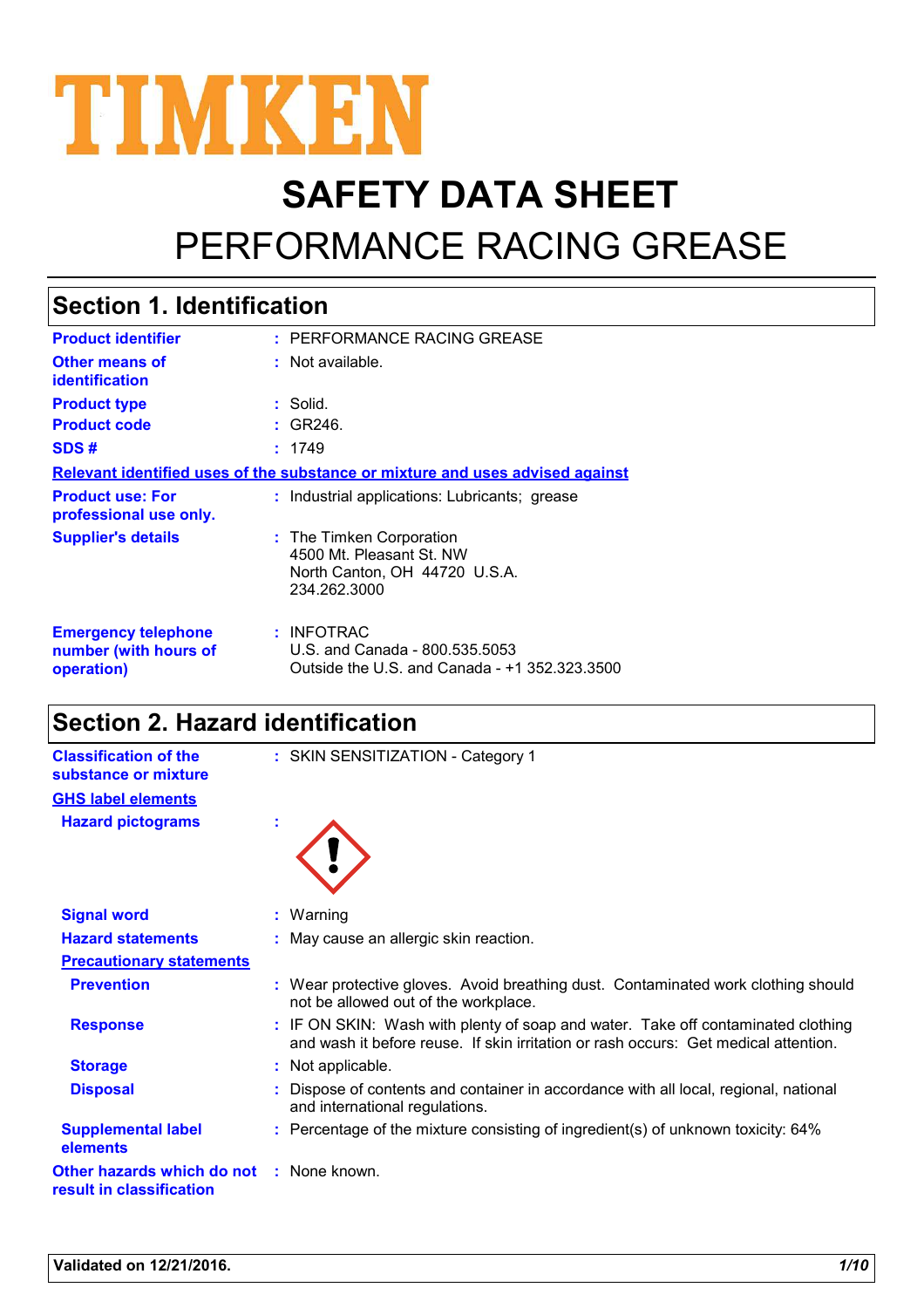### **Section 3. Composition/information on ingredients**

**:** Mixture

**Substance/mixture**

**Other means of** 

**identification**

**:** Not available.

#### **CAS number/other identifiers**

| <b>Ingredient name</b>                                                                                    | $\%$ (w/w)         | <b>CAS number</b>         |
|-----------------------------------------------------------------------------------------------------------|--------------------|---------------------------|
| Dec-1-ene, homopolymer, hydrogenated Dec-1-ene, oligomers,<br>hydrogenated                                | 30-60              | 68037-01-4                |
| 1-Dodecene, polymer with 1-decene and 1-octene, hydrogenated<br>calcium bis(dinonylnaphthalenesulphonate) | 30-60<br>$0.1 - 1$ | 163149-28-8<br>57855-77-3 |

**There are no additional ingredients present which, within the current knowledge of the supplier and in the concentrations applicable, are classified as hazardous to health or the environment and hence require reporting in this section.**

**Occupational exposure limits, if available, are listed in Section 8.**

#### **Section 4. First-aid measures**

| <b>Description of necessary first aid measures</b> |                                                                                                                                                                                                                                                                                                                                                                                                                                                                                                                                                                                                                                                                                                                                                                                                                            |  |
|----------------------------------------------------|----------------------------------------------------------------------------------------------------------------------------------------------------------------------------------------------------------------------------------------------------------------------------------------------------------------------------------------------------------------------------------------------------------------------------------------------------------------------------------------------------------------------------------------------------------------------------------------------------------------------------------------------------------------------------------------------------------------------------------------------------------------------------------------------------------------------------|--|
| <b>Eye contact</b>                                 | : Immediately flush eyes with plenty of water, occasionally lifting the upper and lower<br>eyelids. Check for and remove any contact lenses. Continue to rinse for at least 10<br>minutes. Get medical attention if irritation occurs.                                                                                                                                                                                                                                                                                                                                                                                                                                                                                                                                                                                     |  |
| <b>Inhalation</b>                                  | Remove victim to fresh air and keep at rest in a position comfortable for breathing.<br>If not breathing, if breathing is irregular or if respiratory arrest occurs, provide<br>artificial respiration or oxygen by trained personnel. It may be dangerous to the<br>person providing aid to give mouth-to-mouth resuscitation. Get medical attention if<br>adverse health effects persist or are severe. If unconscious, place in recovery<br>position and get medical attention immediately. Maintain an open airway. Loosen<br>tight clothing such as a collar, tie, belt or waistband. In case of inhalation of<br>decomposition products in a fire, symptoms may be delayed. The exposed person<br>may need to be kept under medical surveillance for 48 hours.                                                       |  |
| <b>Skin contact</b>                                | Wash with plenty of soap and water. Remove contaminated clothing and shoes.<br>Wash contaminated clothing thoroughly with water before removing it, or wear<br>gloves. Continue to rinse for at least 10 minutes. Get medical attention. In the<br>event of any complaints or symptoms, avoid further exposure. Wash clothing<br>before reuse. Clean shoes thoroughly before reuse.                                                                                                                                                                                                                                                                                                                                                                                                                                        |  |
| <b>Ingestion</b>                                   | Wash out mouth with water. Remove dentures if any. Remove victim to fresh air<br>and keep at rest in a position comfortable for breathing. If material has been<br>swallowed and the exposed person is conscious, give small quantities of water to<br>drink. Stop if the exposed person feels sick as vomiting may be dangerous. Do not<br>induce vomiting unless directed to do so by medical personnel. If vomiting occurs,<br>the head should be kept low so that vomit does not enter the lungs. Get medical<br>attention if adverse health effects persist or are severe. Never give anything by<br>mouth to an unconscious person. If unconscious, place in recovery position and get<br>medical attention immediately. Maintain an open airway. Loosen tight clothing such<br>as a collar, tie, belt or waistband. |  |
|                                                    | Most important symptoms/effects, acute and delayed                                                                                                                                                                                                                                                                                                                                                                                                                                                                                                                                                                                                                                                                                                                                                                         |  |

| <u>nool market lande a fink familial and alat market with market an</u> |                                                     |  |  |  |
|-------------------------------------------------------------------------|-----------------------------------------------------|--|--|--|
| <b>Potential acute health effects</b>                                   |                                                     |  |  |  |
| <b>Eye contact</b>                                                      | : No known significant effects or critical hazards. |  |  |  |
| <b>Inhalation</b>                                                       | : No known significant effects or critical hazards. |  |  |  |
| <b>Skin contact</b>                                                     | : May cause an allergic skin reaction.              |  |  |  |
| <b>Ingestion</b>                                                        | : No known significant effects or critical hazards. |  |  |  |
| Over-exposure signs/symptoms                                            |                                                     |  |  |  |
| <b>Eye contact</b>                                                      | : No specific data.                                 |  |  |  |
| <b>Inhalation</b>                                                       | : No specific data.                                 |  |  |  |

#### **Validated on 12/21/2016.** *2/10*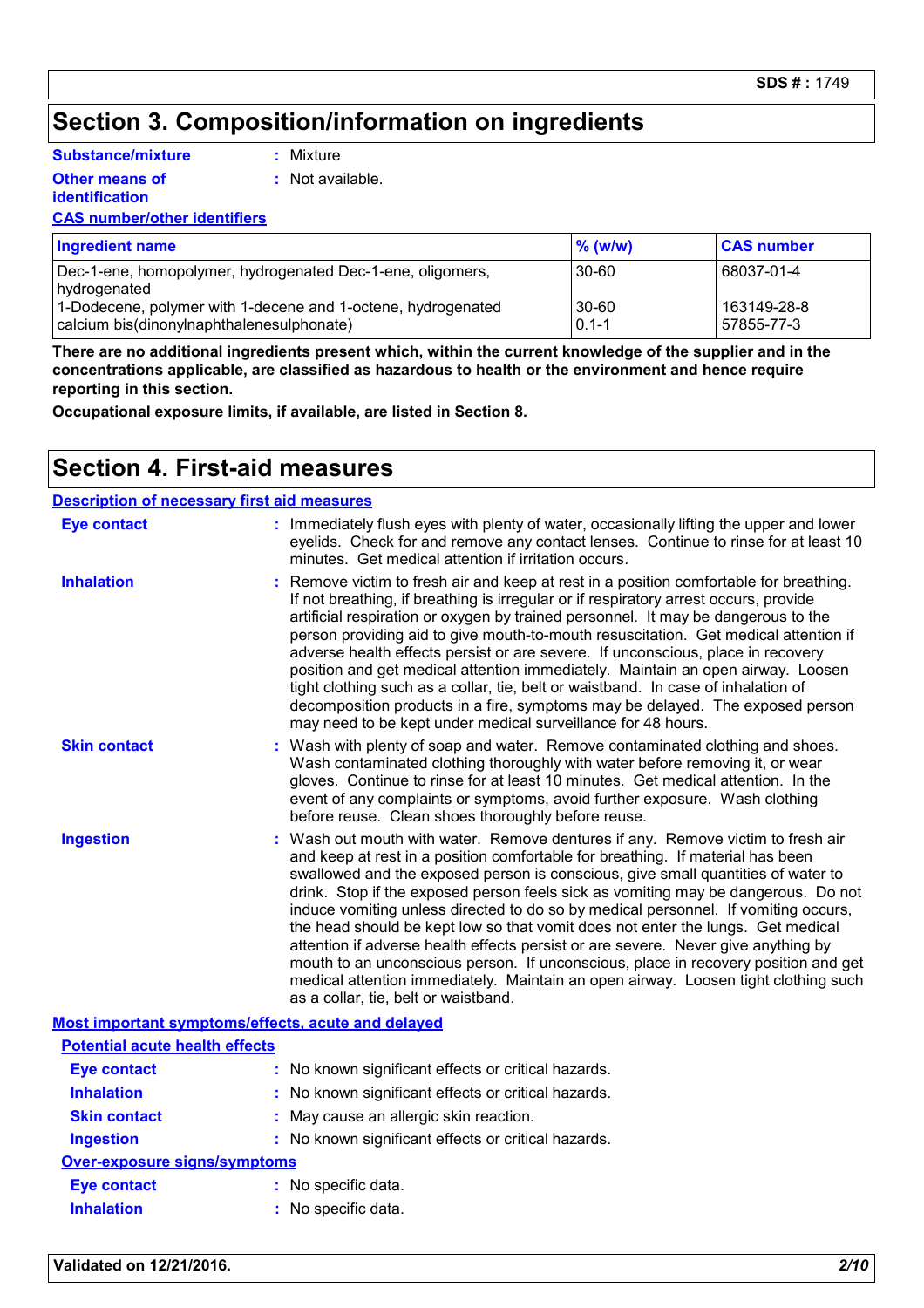| Section 4. First-aid measures     |                                                                                                                                                                                                                                                                          |
|-----------------------------------|--------------------------------------------------------------------------------------------------------------------------------------------------------------------------------------------------------------------------------------------------------------------------|
| <b>Skin contact</b>               | : Adverse symptoms may include the following:<br>irritation<br>redness                                                                                                                                                                                                   |
| <b>Ingestion</b>                  | : No specific data.                                                                                                                                                                                                                                                      |
|                                   | Indication of immediate medical attention and special treatment needed, if necessary                                                                                                                                                                                     |
| <b>Notes to physician</b>         | : In case of inhalation of decomposition products in a fire, symptoms may be delayed.<br>The exposed person may need to be kept under medical surveillance for 48 hours.                                                                                                 |
| <b>Specific treatments</b>        | : No specific treatment.                                                                                                                                                                                                                                                 |
| <b>Protection of first-aiders</b> | : No action shall be taken involving any personal risk or without suitable training. It<br>may be dangerous to the person providing aid to give mouth-to-mouth resuscitation.<br>Wash contaminated clothing thoroughly with water before removing it, or wear<br>gloves. |

**See toxicological information (Section 11)**

# **Section 5. Fire-fighting measures**

| <b>Extinguishing media</b>                               |                                                                                                                                                                                                     |
|----------------------------------------------------------|-----------------------------------------------------------------------------------------------------------------------------------------------------------------------------------------------------|
| <b>Suitable extinguishing</b><br>media                   | : Use an extinguishing agent suitable for the surrounding fire.                                                                                                                                     |
| <b>Unsuitable extinguishing</b><br>media                 | : None known.                                                                                                                                                                                       |
| <b>Specific hazards arising</b><br>from the chemical     | : No specific fire or explosion hazard.                                                                                                                                                             |
| <b>Hazardous thermal</b><br>decomposition products       | : Decomposition products may include the following materials:<br>carbon dioxide<br>carbon monoxide<br>nitrogen oxides<br>sulfur oxides<br>metal oxide/oxides                                        |
| <b>Special protective actions</b><br>for fire-fighters   | : Promptly isolate the scene by removing all persons from the vicinity of the incident if<br>there is a fire. No action shall be taken involving any personal risk or without<br>suitable training. |
| <b>Special protective</b><br>equipment for fire-fighters | : Fire-fighters should wear appropriate protective equipment and self-contained<br>breathing apparatus (SCBA) with a full face-piece operated in positive pressure<br>mode.                         |

# **Section 6. Accidental release measures**

| <b>Personal precautions, protective equipment and emergency procedures</b> |                                                                                                                                                                                                                                                                                                                                                                                   |  |  |
|----------------------------------------------------------------------------|-----------------------------------------------------------------------------------------------------------------------------------------------------------------------------------------------------------------------------------------------------------------------------------------------------------------------------------------------------------------------------------|--|--|
| For non-emergency<br>personnel                                             | : No action shall be taken involving any personal risk or without suitable training.<br>Evacuate surrounding areas. Keep unnecessary and unprotected personnel from<br>entering. Do not touch or walk through spilled material. Provide adequate<br>ventilation. Wear appropriate respirator when ventilation is inadequate. Put on<br>appropriate personal protective equipment. |  |  |
|                                                                            | For emergency responders : If specialized clothing is required to deal with the spillage, take note of any<br>information in Section 8 on suitable and unsuitable materials. See also the<br>information in "For non-emergency personnel".                                                                                                                                        |  |  |
| <b>Environmental precautions</b>                                           | : Avoid dispersal of spilled material and runoff and contact with soil, waterways,<br>drains and sewers. Inform the relevant authorities if the product has caused<br>environmental pollution (sewers, waterways, soil or air).                                                                                                                                                   |  |  |
| <b>Methods and materials for containment and cleaning up</b>               |                                                                                                                                                                                                                                                                                                                                                                                   |  |  |
| <b>Small spill</b>                                                         | : Move containers from spill area. Avoid dust generation. Using a vacuum with<br>HEPA filter will reduce dust dispersal. Place spilled material in a designated,<br>labeled waste container. Dispose of via a licensed waste disposal contractor.                                                                                                                                 |  |  |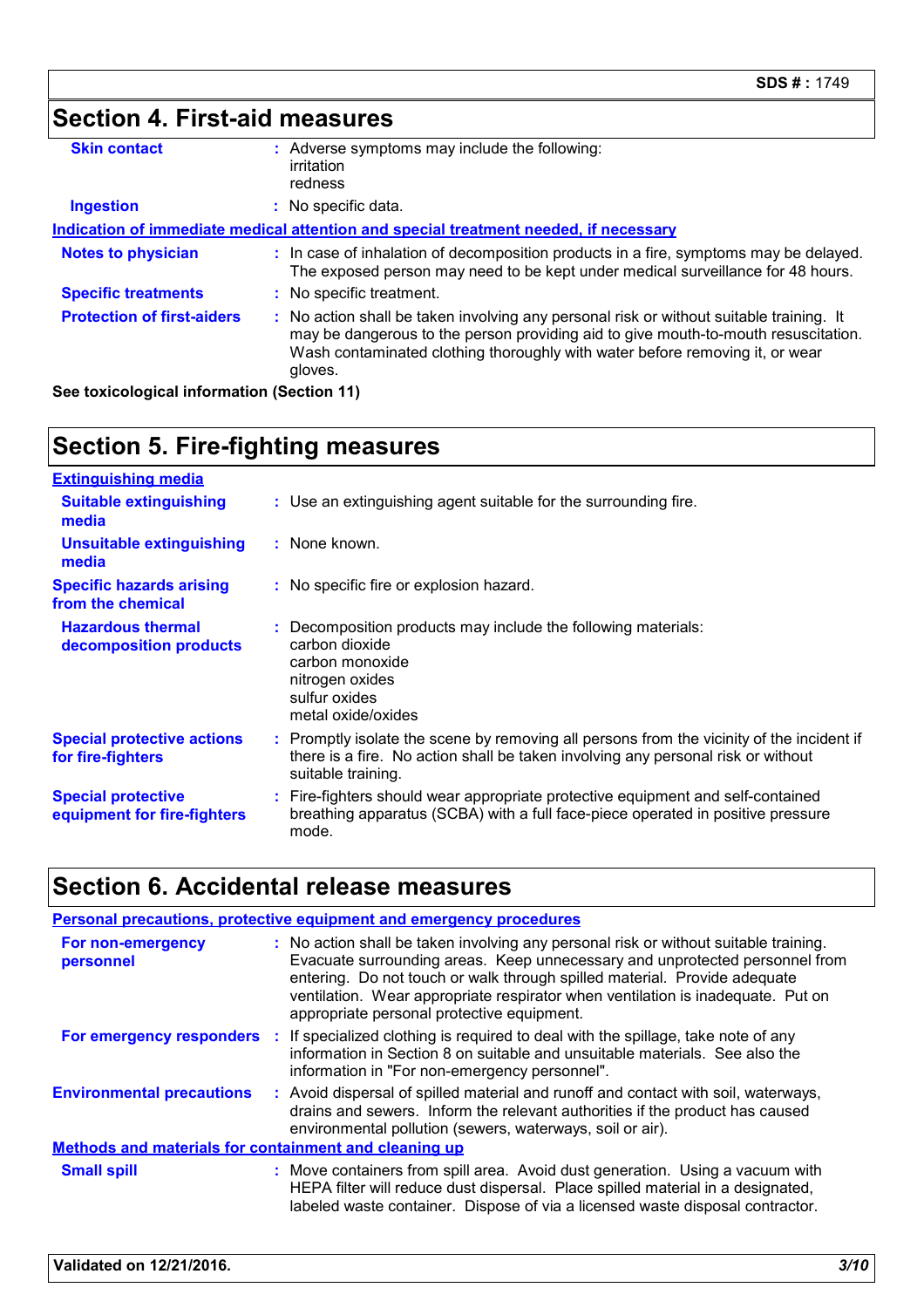#### **Section 6. Accidental release measures**

**Large spill :**

: Move containers from spill area. Approach release from upwind. Prevent entry into sewers, water courses, basements or confined areas. Avoid dust generation. Do not dry sweep. Vacuum dust with equipment fitted with a HEPA filter and place in a closed, labeled waste container. Dispose of via a licensed waste disposal contractor. Note: see Section 1 for emergency contact information and Section 13 for waste disposal.

### **Section 7. Handling and storage**

| <b>Precautions for safe handling</b>                                             |                                                                                                                                                                                                                                                                                                                                                                                                                                                                                                               |
|----------------------------------------------------------------------------------|---------------------------------------------------------------------------------------------------------------------------------------------------------------------------------------------------------------------------------------------------------------------------------------------------------------------------------------------------------------------------------------------------------------------------------------------------------------------------------------------------------------|
| <b>Protective measures</b>                                                       | : Put on appropriate personal protective equipment (see Section 8). Persons with a<br>history of skin sensitization problems should not be employed in any process in<br>which this product is used. Do not get in eyes or on skin or clothing. Do not ingest.<br>Keep in the original container or an approved alternative made from a compatible<br>material, kept tightly closed when not in use. Empty containers retain product<br>residue and can be hazardous. Do not reuse container.                 |
| <b>Advice on general</b><br>occupational hygiene                                 | : Eating, drinking and smoking should be prohibited in areas where this material is<br>handled, stored and processed. Workers should wash hands and face before<br>eating, drinking and smoking. Remove contaminated clothing and protective<br>equipment before entering eating areas. See also Section 8 for additional<br>information on hygiene measures.                                                                                                                                                 |
| <b>Conditions for safe storage,</b><br>including any<br><i>incompatibilities</i> | : Store in accordance with local regulations. Store in original container protected<br>from direct sunlight in a dry, cool and well-ventilated area, away from incompatible<br>materials (see Section 10) and food and drink. Keep container tightly closed and<br>sealed until ready for use. Containers that have been opened must be carefully<br>resealed and kept upright to prevent leakage. Do not store in unlabeled containers.<br>Use appropriate containment to avoid environmental contamination. |

### **Section 8. Exposure controls/personal protection**

| <b>Control parameters</b>                         |                                                                                                                                                                                                                                                                                                                                                                                                                                                                             |  |
|---------------------------------------------------|-----------------------------------------------------------------------------------------------------------------------------------------------------------------------------------------------------------------------------------------------------------------------------------------------------------------------------------------------------------------------------------------------------------------------------------------------------------------------------|--|
| <b>Occupational exposure limits</b>               |                                                                                                                                                                                                                                                                                                                                                                                                                                                                             |  |
| None.                                             |                                                                                                                                                                                                                                                                                                                                                                                                                                                                             |  |
| <b>Appropriate engineering</b><br><b>controls</b> | : Good general ventilation should be sufficient to control worker exposure to airborne<br>contaminants.                                                                                                                                                                                                                                                                                                                                                                     |  |
| <b>Environmental exposure</b><br><b>controls</b>  | : Emissions from ventilation or work process equipment should be checked to ensure<br>they comply with the requirements of environmental protection legislation. In some<br>cases, fume scrubbers, filters or engineering modifications to the process<br>equipment will be necessary to reduce emissions to acceptable levels.                                                                                                                                             |  |
| <b>Individual protection measures</b>             |                                                                                                                                                                                                                                                                                                                                                                                                                                                                             |  |
| <b>Hygiene measures</b>                           | : Wash hands, forearms and face thoroughly after handling chemical products, before<br>eating, smoking and using the lavatory and at the end of the working period.<br>Appropriate techniques should be used to remove potentially contaminated clothing.<br>Contaminated work clothing should not be allowed out of the workplace. Wash<br>contaminated clothing before reusing. Ensure that eyewash stations and safety<br>showers are close to the workstation location. |  |
| <b>Eye/face protection</b>                        | : Safety eyewear complying with an approved standard should be used when a risk<br>assessment indicates this is necessary to avoid exposure to liquid splashes, mists,<br>gases or dusts. If contact is possible, the following protection should be worn,<br>unless the assessment indicates a higher degree of protection: safety glasses with<br>side-shields.                                                                                                           |  |
| <b>Skin protection</b>                            |                                                                                                                                                                                                                                                                                                                                                                                                                                                                             |  |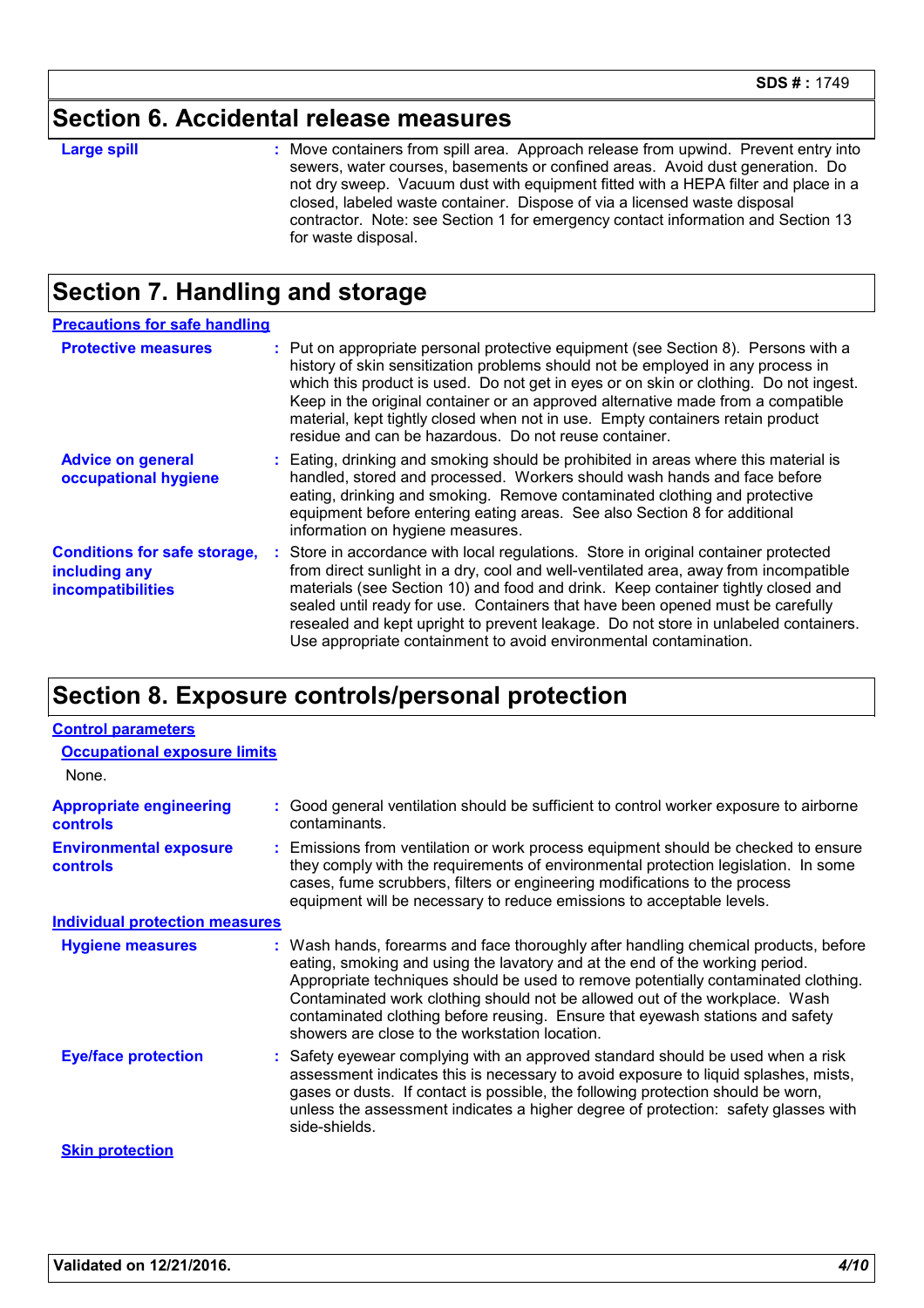# **Section 8. Exposure controls/personal protection**

| <b>Hand protection</b>        | : Chemical-resistant, impervious gloves complying with an approved standard should<br>be worn at all times when handling chemical products if a risk assessment indicates<br>this is necessary. Considering the parameters specified by the glove manufacturer,<br>check during use that the gloves are still retaining their protective properties. It<br>should be noted that the time to breakthrough for any glove material may be<br>different for different glove manufacturers. In the case of mixtures, consisting of<br>several substances, the protection time of the gloves cannot be accurately<br>estimated. |
|-------------------------------|---------------------------------------------------------------------------------------------------------------------------------------------------------------------------------------------------------------------------------------------------------------------------------------------------------------------------------------------------------------------------------------------------------------------------------------------------------------------------------------------------------------------------------------------------------------------------------------------------------------------------|
| <b>Body protection</b>        | : Personal protective equipment for the body should be selected based on the task<br>being performed and the risks involved and should be approved by a specialist<br>before handling this product.                                                                                                                                                                                                                                                                                                                                                                                                                       |
| <b>Other skin protection</b>  | : Appropriate footwear and any additional skin protection measures should be<br>selected based on the task being performed and the risks involved and should be<br>approved by a specialist before handling this product.                                                                                                                                                                                                                                                                                                                                                                                                 |
| <b>Respiratory protection</b> | Based on the hazard and potential for exposure, select a respirator that meets the<br>appropriate standard or certification. Respirators must be used according to a<br>respiratory protection program to ensure proper fitting, training, and other important<br>aspects of use.                                                                                                                                                                                                                                                                                                                                         |

### **Section 9. Physical and chemical properties**

| <b>Appearance</b>                                 |                                                                                                                             |
|---------------------------------------------------|-----------------------------------------------------------------------------------------------------------------------------|
| <b>Physical state</b>                             | : Solid. [grease]                                                                                                           |
| <b>Color</b>                                      | $:$ Purple.                                                                                                                 |
| Odor                                              | Characteristic.                                                                                                             |
| <b>Odor threshold</b>                             | : Not available.                                                                                                            |
| pH                                                | Not applicable.                                                                                                             |
| <b>Melting point</b>                              | : Not available.                                                                                                            |
| <b>Boiling point</b>                              | : Not available.                                                                                                            |
| <b>Flash point</b>                                | : Not available.                                                                                                            |
| <b>Evaporation rate</b>                           | : Not available.                                                                                                            |
| <b>Flammability (solid, gas)</b>                  | : Flammable in the presence of the following materials or conditions: open flames,<br>sparks and static discharge and heat. |
| Lower and upper explosive<br>(flammable) limits   | : Not available.                                                                                                            |
| <b>Vapor pressure</b>                             | $:$ Not available.                                                                                                          |
| <b>Vapor density</b>                              | : Not available.                                                                                                            |
| <b>Relative density</b>                           | : $0.87$ g/cm <sup>3</sup>                                                                                                  |
| <b>Solubility</b>                                 | : Insoluble in the following materials: cold water.                                                                         |
| <b>Partition coefficient: n-</b><br>octanol/water | : Not available.                                                                                                            |
| <b>Auto-ignition temperature</b>                  | : Not available.                                                                                                            |
| <b>Decomposition temperature</b>                  | : Not available.                                                                                                            |
| <b>Viscosity</b>                                  | : Kinematic (40°C (104°F)): >0.22 cm <sup>2</sup> /s (>22 cSt)                                                              |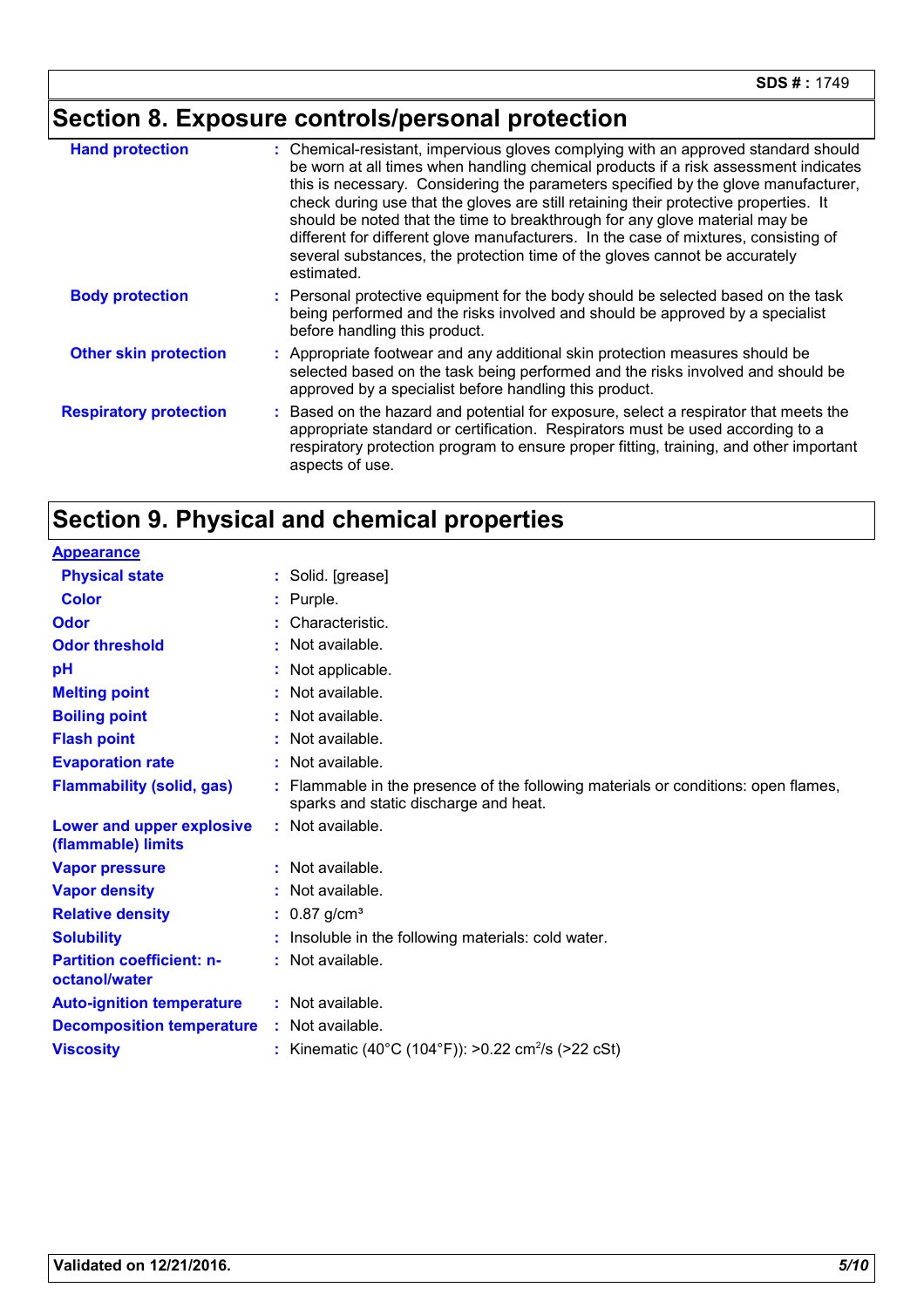# **Section 10. Stability and reactivity**

| <b>Reactivity</b>                            | : No specific test data related to reactivity available for this product or its ingredients.              |
|----------------------------------------------|-----------------------------------------------------------------------------------------------------------|
| <b>Chemical stability</b>                    | : The product is stable.                                                                                  |
| <b>Possibility of hazardous</b><br>reactions | : Under normal conditions of storage and use, hazardous reactions will not occur.                         |
| <b>Conditions to avoid</b>                   | : No specific data.                                                                                       |
| <b>Incompatible materials</b>                | : No specific data.                                                                                       |
| <b>Hazardous decomposition</b><br>products   | : Under normal conditions of storage and use, hazardous decomposition products<br>should not be produced. |

# **Section 11. Toxicological information**

#### **Information on toxicological effects**

| <b>Acute toxicity</b>                                     |                                                                                                                              |                |                |              |             |                 |                    |
|-----------------------------------------------------------|------------------------------------------------------------------------------------------------------------------------------|----------------|----------------|--------------|-------------|-----------------|--------------------|
| <b>Product/ingredient name</b>                            | <b>Result</b>                                                                                                                |                | <b>Species</b> |              | <b>Dose</b> |                 | <b>Exposure</b>    |
| calcium bis<br>(dinonylnaphthalenesulphonate)             | LD50 Dermal                                                                                                                  |                | Rabbit         |              | $>20$ g/kg  |                 | $\overline{a}$     |
|                                                           | LD50 Oral                                                                                                                    |                | Rat            |              |             | >5000 mg/kg     | $\blacksquare$     |
| <b>Conclusion/Summary</b>                                 | : No known significant effects or critical hazards.                                                                          |                |                |              |             |                 |                    |
| <b>Irritation/Corrosion</b>                               |                                                                                                                              |                |                |              |             |                 |                    |
| <b>Product/ingredient name</b>                            | <b>Result</b>                                                                                                                | <b>Species</b> |                | <b>Score</b> |             | <b>Exposure</b> | <b>Observation</b> |
| calcium bis<br>(dinonylnaphthalenesulphonate)             | Skin - Moderate irritant                                                                                                     | Rabbit         |                |              |             | 0.5 Mililiters  |                    |
| <b>Conclusion/Summary</b>                                 |                                                                                                                              |                |                |              |             |                 |                    |
| <b>Skin</b>                                               | : No known significant effects or critical hazards.                                                                          |                |                |              |             |                 |                    |
| <b>Eyes</b>                                               | No known significant effects or critical hazards.                                                                            |                |                |              |             |                 |                    |
| <b>Respiratory</b>                                        | : No known significant effects or critical hazards.                                                                          |                |                |              |             |                 |                    |
| <b>Sensitization</b>                                      |                                                                                                                              |                |                |              |             |                 |                    |
| <b>Conclusion/Summary</b>                                 |                                                                                                                              |                |                |              |             |                 |                    |
| <b>Skin</b>                                               | : May cause an allergic skin reaction.                                                                                       |                |                |              |             |                 |                    |
| <b>Respiratory</b>                                        | Sensitization not suspected for humans.                                                                                      |                |                |              |             |                 |                    |
| <b>Mutagenicity</b>                                       |                                                                                                                              |                |                |              |             |                 |                    |
| <b>Conclusion/Summary</b>                                 | : There are no data available on the mixture itself. Mutagenicity not suspected for<br>humans.                               |                |                |              |             |                 |                    |
| <b>Carcinogenicity</b>                                    |                                                                                                                              |                |                |              |             |                 |                    |
| <b>Conclusion/Summary</b>                                 | : There are no data available on the mixture itself. Carcinogenicity not suspected for<br>humans.                            |                |                |              |             |                 |                    |
| <b>Reproductive toxicity</b>                              |                                                                                                                              |                |                |              |             |                 |                    |
| <b>Conclusion/Summary</b>                                 | : There are no data available on the mixture itself. Not considered to be dangerous to<br>humans, according to our database. |                |                |              |             |                 |                    |
| <b>Teratogenicity</b>                                     |                                                                                                                              |                |                |              |             |                 |                    |
| <b>Conclusion/Summary</b>                                 | : There are no data available on the mixture itself. Teratogenicity not suspected for<br>humans.                             |                |                |              |             |                 |                    |
| <b>Specific target organ toxicity (single exposure)</b>   |                                                                                                                              |                |                |              |             |                 |                    |
| Not available.                                            |                                                                                                                              |                |                |              |             |                 |                    |
| <b>Specific target organ toxicity (repeated exposure)</b> |                                                                                                                              |                |                |              |             |                 |                    |
| Not available.                                            |                                                                                                                              |                |                |              |             |                 |                    |

#### **Aspiration hazard**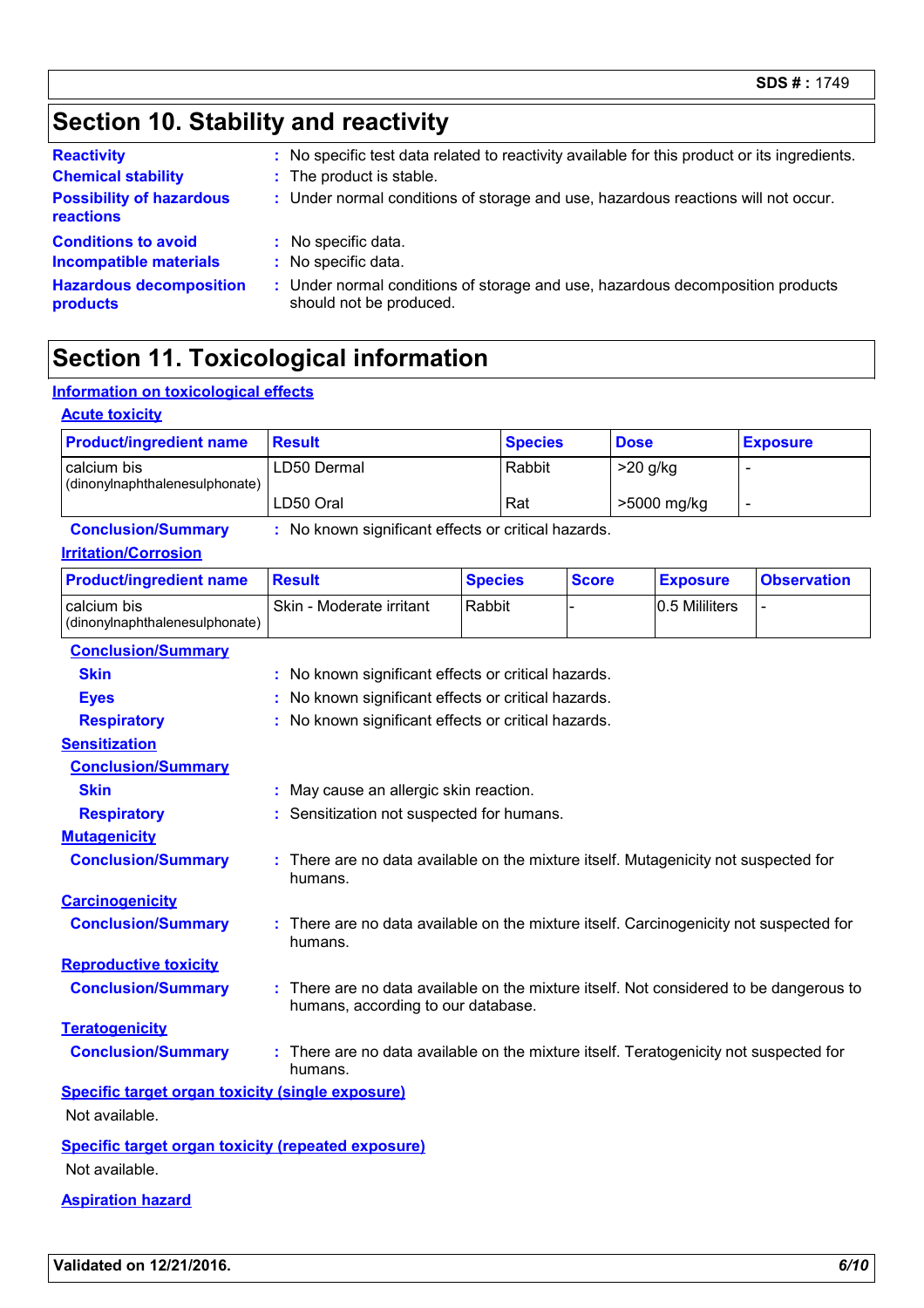## **Section 11. Toxicological information**

| <b>Name</b>                                            |                                                                                          | <b>Result</b>                                                                   |  |  |
|--------------------------------------------------------|------------------------------------------------------------------------------------------|---------------------------------------------------------------------------------|--|--|
| hydrogenated                                           | Dec-1-ene, homopolymer, hydrogenated Dec-1-ene, oligomers,                               | <b>ASPIRATION HAZARD - Category 1</b>                                           |  |  |
|                                                        | 1-Dodecene, polymer with 1-decene and 1-octene, hydrogenated                             | <b>ASPIRATION HAZARD - Category 1</b>                                           |  |  |
| <b>Information on the likely</b><br>routes of exposure | : Routes of entry anticipated: Oral, Dermal.                                             |                                                                                 |  |  |
| <b>Potential acute health effects</b>                  |                                                                                          |                                                                                 |  |  |
| <b>Eye contact</b>                                     | : No known significant effects or critical hazards.                                      |                                                                                 |  |  |
| <b>Inhalation</b>                                      | : No known significant effects or critical hazards.                                      |                                                                                 |  |  |
| <b>Skin contact</b>                                    | : May cause an allergic skin reaction.                                                   |                                                                                 |  |  |
| <b>Ingestion</b>                                       | : No known significant effects or critical hazards.                                      |                                                                                 |  |  |
|                                                        | <b>Symptoms related to the physical, chemical and toxicological characteristics</b>      |                                                                                 |  |  |
| <b>Eye contact</b>                                     | : No specific data.                                                                      |                                                                                 |  |  |
| <b>Inhalation</b>                                      | : No specific data.                                                                      |                                                                                 |  |  |
| <b>Skin contact</b>                                    | : Adverse symptoms may include the following:<br>irritation<br>redness                   |                                                                                 |  |  |
| <b>Ingestion</b>                                       | : No specific data.                                                                      |                                                                                 |  |  |
|                                                        | Delayed and immediate effects and also chronic effects from short and long term exposure |                                                                                 |  |  |
| <b>Short term exposure</b>                             |                                                                                          |                                                                                 |  |  |
| <b>Potential immediate</b><br>effects                  | : Not available.                                                                         |                                                                                 |  |  |
| <b>Potential delayed effects</b>                       | : Not available.                                                                         |                                                                                 |  |  |
| <b>Long term exposure</b>                              |                                                                                          |                                                                                 |  |  |
| <b>Potential immediate</b><br>effects                  | : Not available.                                                                         |                                                                                 |  |  |
| <b>Potential delayed effects</b>                       | : Not available.                                                                         |                                                                                 |  |  |
| <b>Potential chronic health effects</b>                |                                                                                          |                                                                                 |  |  |
| <b>Conclusion/Summary</b>                              | : No known significant effects or critical hazards.                                      |                                                                                 |  |  |
| <b>General</b>                                         | to very low levels.                                                                      | Once sensitized, a severe allergic reaction may occur when subsequently exposed |  |  |
| <b>Carcinogenicity</b>                                 | : No known significant effects or critical hazards.                                      |                                                                                 |  |  |
| <b>Mutagenicity</b>                                    | No known significant effects or critical hazards.                                        |                                                                                 |  |  |
| <b>Teratogenicity</b>                                  | No known significant effects or critical hazards.                                        |                                                                                 |  |  |
| <b>Developmental effects</b>                           | No known significant effects or critical hazards.                                        |                                                                                 |  |  |
| <b>Fertility effects</b>                               | : No known significant effects or critical hazards.                                      |                                                                                 |  |  |
| <b>Numerical measures of toxicity</b>                  |                                                                                          |                                                                                 |  |  |
| <b>Acute toxicity estimates</b>                        |                                                                                          |                                                                                 |  |  |
| Not available.                                         |                                                                                          |                                                                                 |  |  |

# **Section 12. Ecological information**

#### **Toxicity**

Not available.

| <b>Persistence and degradability</b><br><b>Conclusion/Summary</b> | : This product has not been tested for biodegradation. Evidence for inherent |      |
|-------------------------------------------------------------------|------------------------------------------------------------------------------|------|
|                                                                   | biodegradability.                                                            |      |
| Validated on 12/21/2016.                                          |                                                                              | 7/10 |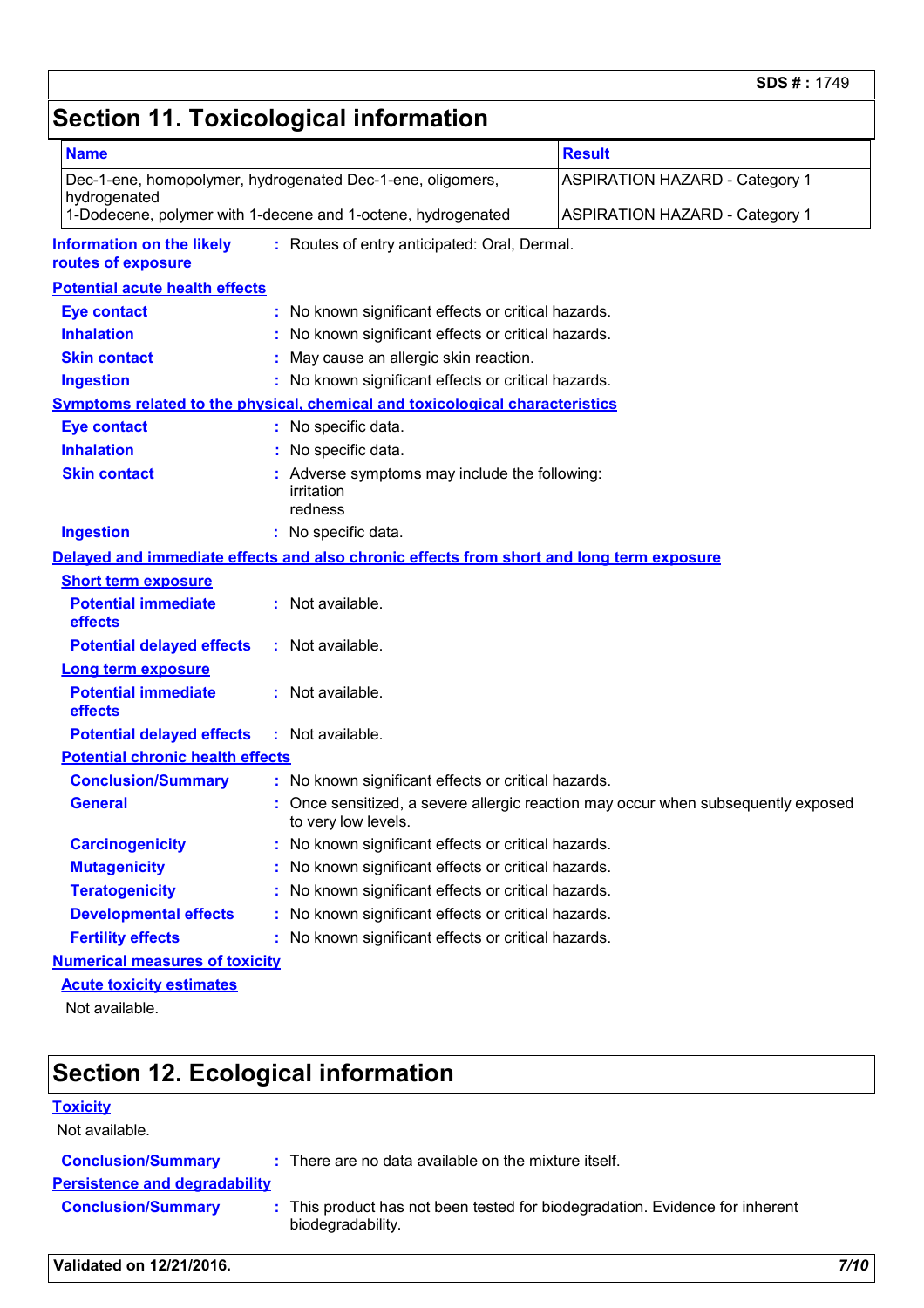## **Section 12. Ecological information**

#### **Bioaccumulative potential**

| <b>Product/ingredient name</b>                                                                                                                      | LogP <sub>ow</sub> | <b>BCF</b> | <b>Potential</b> |
|-----------------------------------------------------------------------------------------------------------------------------------------------------|--------------------|------------|------------------|
| Dec-1-ene, homopolymer,<br>hydrogenated Dec-1-ene,<br>oligomers, hydrogenated<br>1-Dodecene, polymer with<br>1-decene and 1-octene,<br>hydrogenated | >6.5<br>>6.5       |            | high<br>high     |
| <b>Mobility in soil</b><br><b>Soil/water partition</b><br><b>coefficient (Koc)</b>                                                                  | Not available.     |            |                  |

**Other adverse effects** : No known significant effects or critical hazards.

### **Section 13. Disposal considerations**

The generation of waste should be avoided or minimized wherever possible. Disposal of this product, solutions and any by-products should at all times comply with the requirements of environmental protection and waste disposal legislation and any regional local authority requirements. Dispose of surplus and nonrecyclable products via a licensed waste disposal contractor. Waste should not be disposed of untreated to the sewer unless fully compliant with the requirements of all authorities with jurisdiction. Waste packaging should be recycled. Incineration or landfill should only be considered when recycling is not feasible. This material and its container must be disposed of in a safe way. Care should be taken when handling emptied containers that have not been cleaned or rinsed out. Empty containers or liners may retain some product residues. Avoid dispersal of spilled material and runoff and contact with soil, waterways, drains and sewers. **Disposal methods :**

#### **Section 14. Transport information**

|                                      | <b>TDG</b><br><b>Classification</b> | <b>DOT</b><br><b>Classification</b> | <b>ADR/RID</b> | <b>IMDG</b>    | <b>IATA</b>    |
|--------------------------------------|-------------------------------------|-------------------------------------|----------------|----------------|----------------|
| <b>UN number</b>                     | Not regulated.                      | Not regulated.                      | Not regulated. | Not regulated. | Not regulated. |
| <b>UN proper</b><br>shipping name    |                                     |                                     |                |                |                |
| <b>Transport</b><br>hazard class(es) |                                     | $\overline{\phantom{0}}$            |                |                |                |
| <b>Packing group</b>                 | $\overline{\phantom{a}}$            | ٠                                   |                |                |                |
| <b>Environmental</b><br>hazards      | No.                                 | No.                                 | No.            | No.            | No.            |
| <b>Additional</b><br>information     |                                     | $\overline{\phantom{0}}$            |                |                |                |

upright and secure. Ensure that persons transporting the product know what to do in the event of an accident or spillage.

**Transport in bulk according to Annex II of MARPOL and the IBC Code :** Not available.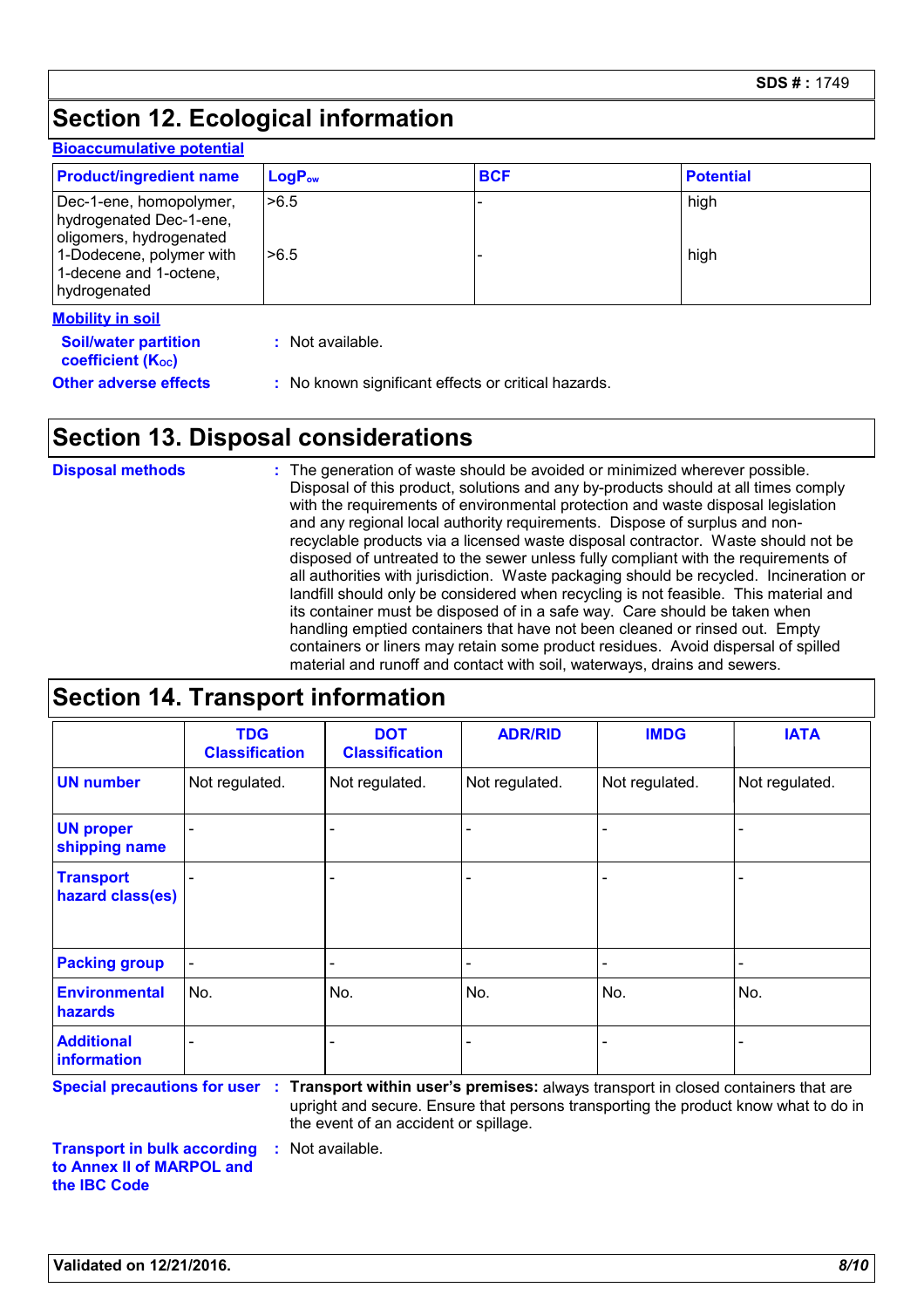### **Section 15. Regulatory information**

| <b>Canadian lists</b>                                                    |                                                                            |
|--------------------------------------------------------------------------|----------------------------------------------------------------------------|
| <b>Canadian NPRI</b>                                                     | : None of the components are listed.                                       |
| <b>CEPA Toxic substances</b>                                             | : None of the components are listed.                                       |
| <b>Canada inventory</b>                                                  | : All components are listed or exempted.                                   |
| <b>International regulations</b>                                         |                                                                            |
|                                                                          | <b>Chemical Weapon Convention List Schedules I, II &amp; III Chemicals</b> |
| Not listed.                                                              |                                                                            |
| <b>Montreal Protocol (Annexes A, B, C, E)</b>                            |                                                                            |
| Not listed.                                                              |                                                                            |
|                                                                          | <b>Stockholm Convention on Persistent Organic Pollutants</b>               |
| Not listed.                                                              |                                                                            |
|                                                                          |                                                                            |
| <b>Rotterdam Convention on Prior Inform Consent (PIC)</b><br>Not listed. |                                                                            |
|                                                                          |                                                                            |
| <b>UNECE Aarhus Protocol on POPs and Heavy Metals</b>                    |                                                                            |
| Not listed.                                                              |                                                                            |
| <b>Inventory list</b>                                                    |                                                                            |
| <b>Australia</b>                                                         | : All components are listed or exempted.                                   |
| <b>China</b>                                                             | : All components are listed or exempted.                                   |
| <b>Europe</b>                                                            | : All components are listed or exempted.                                   |
| <b>Japan</b>                                                             | : All components are listed or exempted.                                   |
| <b>New Zealand</b>                                                       | : All components are listed or exempted.                                   |
| <b>Philippines</b>                                                       | Not determined.<br>÷.                                                      |
| <b>Republic of Korea</b>                                                 | Not determined.                                                            |
| <b>Taiwan</b>                                                            | Not determined.                                                            |
| <b>United States</b>                                                     | : All components are listed or exempted.                                   |
| <b>Section 16. Other information</b>                                     |                                                                            |
| <b>History</b>                                                           |                                                                            |
| Date of issue/Date of                                                    | : 12/21/2016                                                               |
| revision                                                                 |                                                                            |
| Date of previous issue                                                   | : 9/21/2016                                                                |
| <b>Version</b>                                                           | : 1.01                                                                     |

| <b>Version</b>              | : 1.01                                                                                                                                                                                                                                                                                                                                                                                                                                                                                                                                                                                         |
|-----------------------------|------------------------------------------------------------------------------------------------------------------------------------------------------------------------------------------------------------------------------------------------------------------------------------------------------------------------------------------------------------------------------------------------------------------------------------------------------------------------------------------------------------------------------------------------------------------------------------------------|
|                             | Regulatory Department, Chemtool Inc.                                                                                                                                                                                                                                                                                                                                                                                                                                                                                                                                                           |
| <b>Key to abbreviations</b> | $:$ ATE = Acute Toxicity Estimate<br>BCF = Bioconcentration Factor<br>GHS = Globally Harmonized System of Classification and Labelling of Chemicals<br>IATA = International Air Transport Association<br>IBC = Intermediate Bulk Container<br><b>IMDG = International Maritime Dangerous Goods</b><br>LogPow = logarithm of the octanol/water partition coefficient<br>MARPOL = International Convention for the Prevention of Pollution From Ships,<br>1973 as modified by the Protocol of 1978. ("Marpol" = marine pollution)<br>UN = United Nations<br>HPR = Hazardous Products Regulations |

**Procedure used to derive the classification**

| <b>Classification</b>           | <b>Justification</b> |
|---------------------------------|----------------------|
| SKIN SENSITIZATION - Category 1 | l Calculation method |

**Indicates information that has changed from previously issued version.**

**Validated on 12/21/2016.** *9/10*